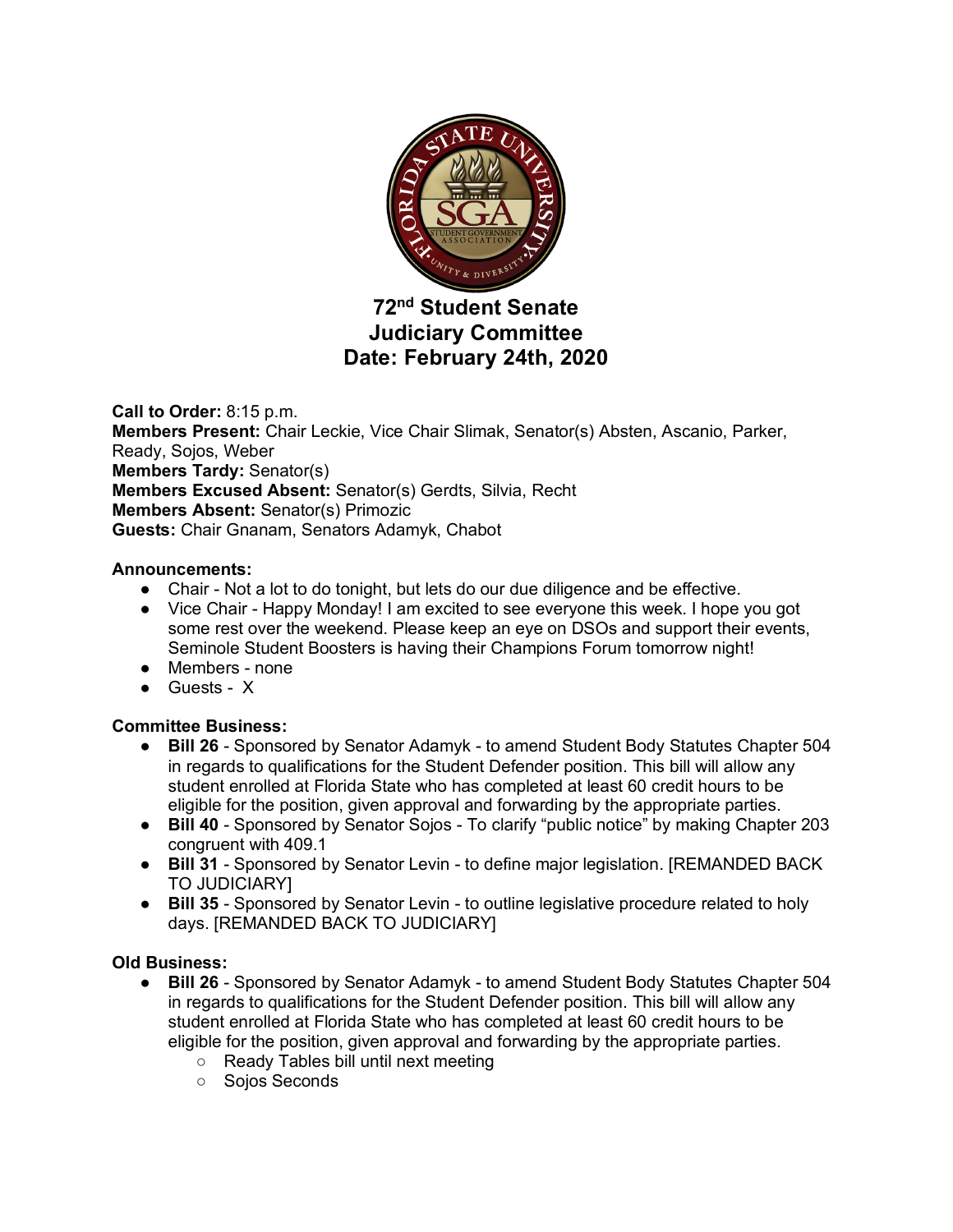## **New Business:**

- **Bill 40** Sponsored by Senator Sojos To clarify "public notice" by making Chapter 203 congruent with 409.1
	- Opening Statement
		- Sojos: This was a suggestion from Senate President. This clarifies that Social Media posts are not official posts of time for committee meetings. An amendment will be made to clarify
	- Technical, Non-Detableable

 $\blacksquare$   $X^{\perp}$ 

- Senator Absten moves to enter Round Table Discussion
- Senator Asconio seconds
- Round Table
- Sojos moves to amend bill to leave 203.10 in the statutes
- Asconio Seconds
	- Sojos: We want to ensure that all students have access to the official meetings posted on the website rather than just posting on social media
	- Weber: Thank you, as this is something the supreme court just deemed an issue on our campus
- Ready moves to amend bill adding "announcements on the sga website of the meeting place, time, and purpose"
- Absten seconds
	- Do we now need to define the purpose on the website for all meetings?
	- It can be a broad purpose such as "committee" listed on the website
- Senator Absten moves to call the question
- Senator Asconio seconds
- Parker objects
- Absten withdrawals movement
	- Clarifying that this requires official posts to be made on the website and not on social media
- Weber moves to call to question
- Ascnio seconds
- Closing:
	- I hope we can clarify the definition of posting with this
- Vote
	- Absten Yes
	- Ascanio Yes
	- Parker Yes
	- Ready Yes
	- Slimak Yes
	- Sojos Yes
	- Weber Yes
- Bill **RESULT 7-0-0**
- **Bill 31** Sponsored by Senator Levin to define major legislation. [REMANDED BACK TO JUDICIARY]
	- Sojos moves to table bill
	- Asconio Seconds
- **Bill 35** Sponsored by Senator Levin to outline legislative procedure related to holy days. [REMANDED BACK TO JUDICIARY]
	- Sojos moves to table bill